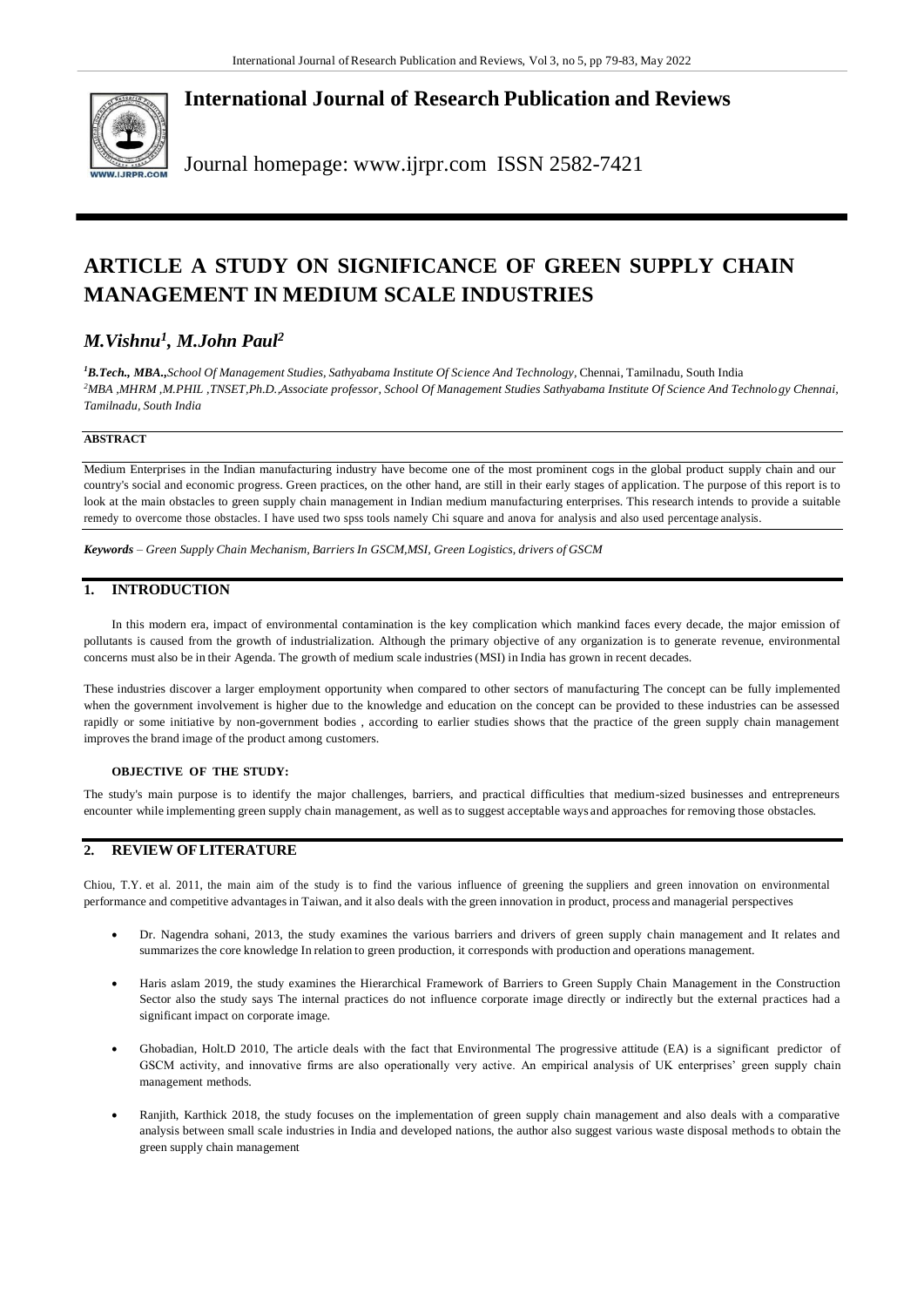## **3. RESEARCH METHODOLOGY**

Based on my study I have used descriptive research. And also, I take 120 respondents for my study. I use questionnaires as Primary data and Secondary data from articles.

## **4. DATA ANALYSIS**

a) Table shows the Designation of The Respondent in The Organization

| Particulars  | No. of<br>Respondent | Percentage of<br>Respondent |
|--------------|----------------------|-----------------------------|
| supply chain | 36                   | 30                          |
| Logistics    | 57                   | 47.5                        |
| Packaging    | 27                   | 22.5                        |







#### **INFERENCE:**

Majority of the respondents belong to the logistics designation category (47.5%) b)Table shows the waste disposals method currently practiced by the organization

| Particulars | No. of<br>Respondent | Percentage of<br>Respondent |
|-------------|----------------------|-----------------------------|
| Segregation | 14                   | 11.7                        |
| Landfill    | 53                   | 44.2                        |
| Composting  | 29                   | 24.2                        |
| Recycling   | 24                   | 20                          |
| Total       | 120                  | 100                         |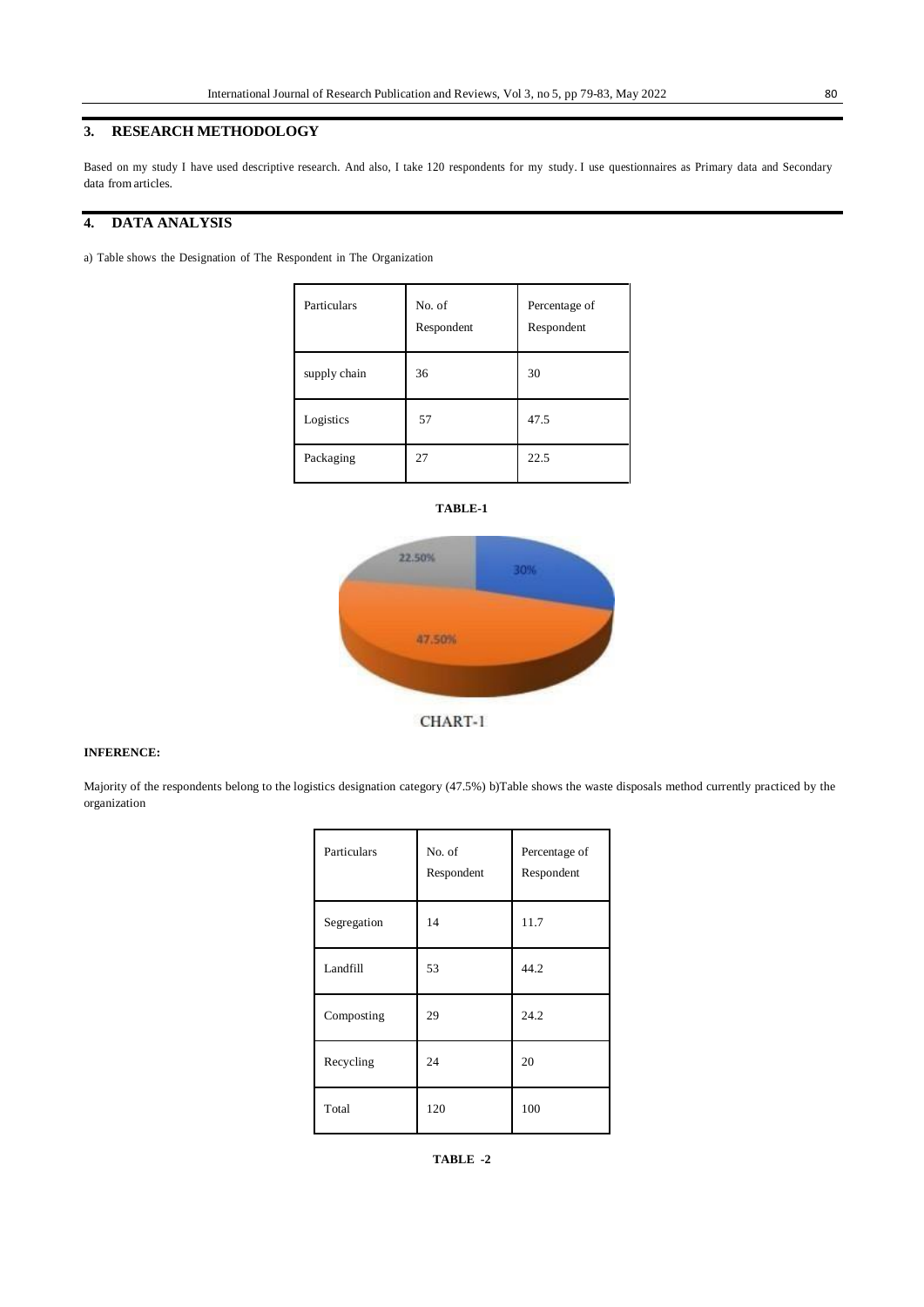

#### **INFERENCE:**

Majority of the respondents belong tothe landfill category(44.20%**)**

c) Table shows the Barriers faced but the organization on implementation ofgreen practices

| Particulars                      | No. of Respondent | Percentage of Respondent |
|----------------------------------|-------------------|--------------------------|
| Lack of awareness                | 43                | 26                       |
| Lack of alternative technologies | 45                | 27.2                     |
| Lack of government support       | 32                | 19.3                     |
| Slow rate of return              | 25                | 15.1                     |
| Fear of market competition       | 20                | 12.12                    |
| <b>TOTAL</b>                     | 120               | 100                      |





## **INFERENCE:**

Majority of the respondents believe that the main barrier faced is lack of alternate technologies (27.2%)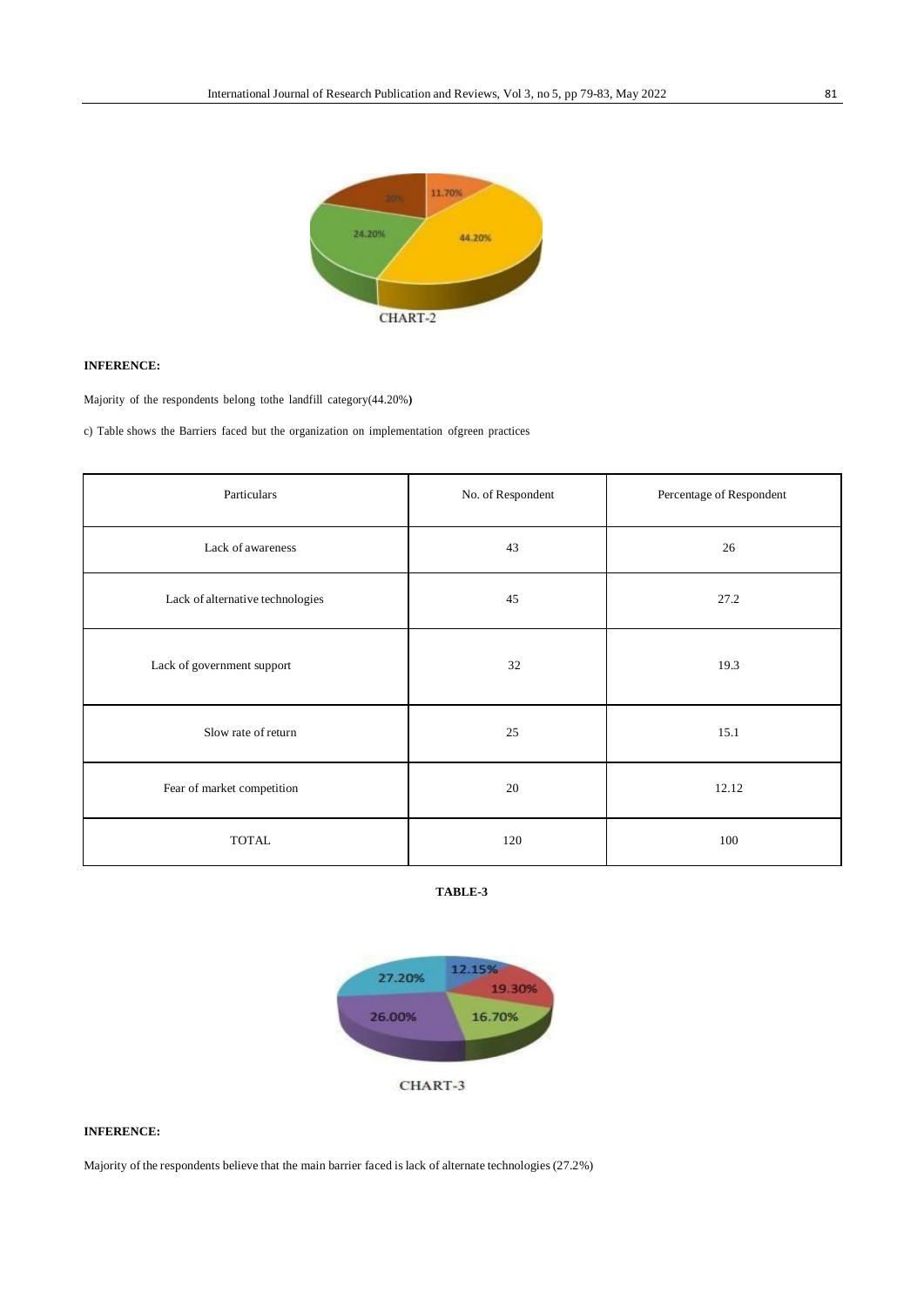#### **CHI SQUARE:**

**Cross tabulation between number of employees and policies**

#### **INTERPRETATION:**

Since p value 0.115 is greater than 0.05 alternate hypothesis is rejected, null is accepted. Hence There is no significant association between number of employees with references to green practices in the organization

| Number of employees * Policies Crosstabulation |               |                                                                                  |                                                                                                      |                                                                                           | <b>Chi-Square Tests</b> |  |                                                                                               |             |    |                                                                 |
|------------------------------------------------|---------------|----------------------------------------------------------------------------------|------------------------------------------------------------------------------------------------------|-------------------------------------------------------------------------------------------|-------------------------|--|-----------------------------------------------------------------------------------------------|-------------|----|-----------------------------------------------------------------|
| Count<br><b>Policies</b>                       |               | <b>Total</b>                                                                     |                                                                                                      |                                                                                           |                         |  |                                                                                               |             |    |                                                                 |
|                                                |               | apply<br>we<br>environmental<br>while<br>criteria<br>purchasing<br>decision made | we purchase<br>(Non-<br>Green<br><b>Bio</b><br>toxic.<br>degradable,<br>supplies,<br>products<br>and | specify<br>we<br>products using<br>electronics<br>products<br>environmental<br>assessment |                         |  |                                                                                               | Value       | df | Asymptotic<br>Significance(2-sided)                             |
|                                                |               |                                                                                  | materials                                                                                            | (EPEAT)                                                                                   |                         |  | Pearson Chi-                                                                                  | 7.430a      | 4  | .115                                                            |
| Number of employee                             | Less than 200 | 22                                                                               | 22                                                                                                   | 12                                                                                        | 56                      |  | Square                                                                                        |             |    |                                                                 |
|                                                | 200-500       | 16                                                                               | 28                                                                                                   | 8                                                                                         | 52                      |  |                                                                                               |             |    |                                                                 |
|                                                | More than 500 | 5                                                                                | $\overline{2}$                                                                                       | 5                                                                                         | 12                      |  | Likelihood                                                                                    | 7.463       | 4  | .113                                                            |
| <b>Total</b>                                   |               | 43                                                                               | 52                                                                                                   | 25                                                                                        | 120                     |  | Ratio                                                                                         |             |    |                                                                 |
|                                                |               |                                                                                  |                                                                                                      |                                                                                           |                         |  | Linear-by-<br>Linear<br>Association<br>N of Valid<br>Cases<br>minimum expected count is 2.50. | .406<br>120 |    | .524<br>a. 2 cells (22.2%) have expected count less than 5. The |

#### **INTERPRETATION**

The null hypothesis is accepted because the p value is greater than 0.05, while the alternate hypothesis is rejected.Hence There is no significance difference between policies in the supply chain management with regards to type of shipping materials used by the organization<br>**ANOVA:** 

| ۰                                              | N   | Mean | <b>Std. Deviation</b> | Std. Error | 95%<br>Confidence<br>Interval for<br>Mean |
|------------------------------------------------|-----|------|-----------------------|------------|-------------------------------------------|
|                                                |     |      |                       |            | <b>Lower Bound</b>                        |
| Our packaging /shipping<br>are reusable        | 50  | 1.86 | .808                  | .114       | 1.63                                      |
| our packaging / shipping<br>are Bio-degradable | 55  | 1.76 | .666                  | .090       | 1.58                                      |
| our packaging /shipping<br>are recyclable      | 15  | 2.13 | .743                  | .192       | 1.72                                      |
| <b>Total</b>                                   | 120 | 1.85 | .741                  | .068       | 1.72                                      |

| <b>ANOVA</b>          |                |     |                    |       |      |  |
|-----------------------|----------------|-----|--------------------|-------|------|--|
| Policies              |                |     |                    |       |      |  |
|                       | Sum of Squares | df  | <b>Mean Square</b> |       | Sig. |  |
| <b>Between Groups</b> | 1.619          | 2   | .810               | 1.488 | 230  |  |
| <b>Within Groups</b>  | 63.681         | 117 | .544               |       |      |  |
| Total                 | 65.300         | 119 |                    |       |      |  |

| <b>Policies</b>                             |    |                         |  |  |  |  |
|---------------------------------------------|----|-------------------------|--|--|--|--|
| Types of Sustainable/shipping material<br>N |    | Subset for alpha = 0.05 |  |  |  |  |
|                                             |    |                         |  |  |  |  |
| our packaging / shipping are Bio-degradable | 55 | 1.76                    |  |  |  |  |
| Our packaging /shipping are reusable        | 50 | 1.86                    |  |  |  |  |
| our packaging /shipping are recyclable      | 15 | 2.13                    |  |  |  |  |
| Sig.                                        |    | .075                    |  |  |  |  |